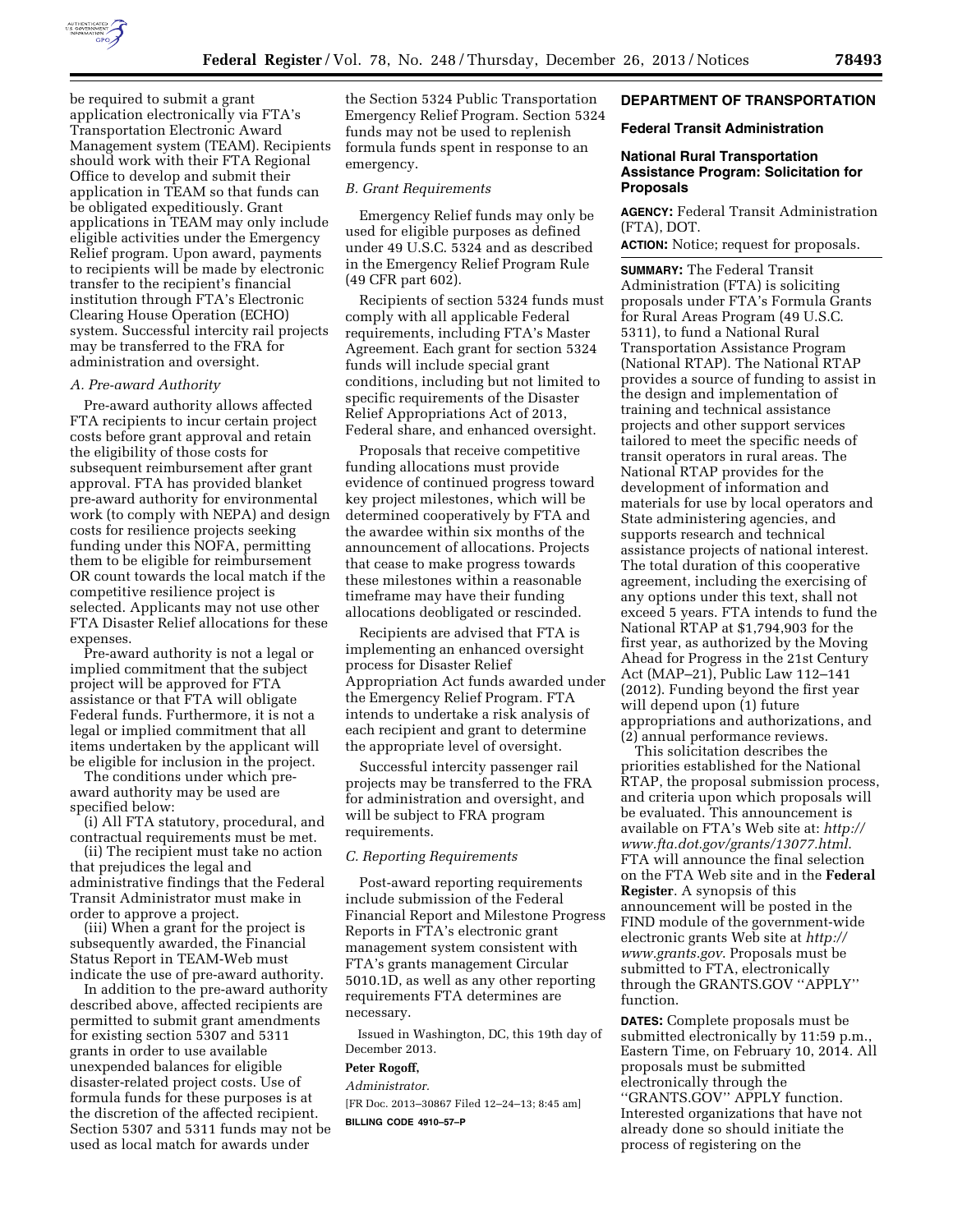GRANTS.GOV site immediately to ensure completion of registration before the deadline for submission.

**FOR FURTHER INFORMATION CONTACT:** For general program information, as well as proposal-specific questions, please contact Lorna Wilson at *[lorna.wilson@](mailto:lorna.wilson@dot.gov) [dot.gov](mailto:lorna.wilson@dot.gov)* or (202) 366–0893. A TDD is available at 1–800–877–8339 (TDD/ FIRS).

# **SUPPLEMENTARY INFORMATION:**

#### **Table of Contents**

- A. Overview
- B. Background
- C. Scope of Work
	- 1. Task 1: Project Planning and Coordination
	- 2. Task 2: Development and Promotion of Training Materials
	- 3. Task 3: Support for State Administration of RTAP
	- 4. Task 4: Outreach and Coordination with Other Organizations Involved with Rural Transit
	- 5. Task 5: RTAP Rural Resource Center
	- 6. Task 6: Peer-to-Peer Networking
	- 7. Task 7: Research and Technical Support 8. Task 8: Mechanism for User Input and
	- Feedback 9. Task 9: Project Management and Administration
- D. Award Information
- E. Eligibility Information
- F. Proposal Submission Process
- 1. Submission Method
- 2. Proposal Content
- G. Proposal Review, Selection, and **Notification** 
	- 1. Technical Approach
	- 2. Qualifications and Experience of the Organization and Its Personnel
	- 3. Past Performance and Technical, Legal, and Financial Capacity
	- 4. Evaluation Scores and Weights
- H. Award Administration
- 1. Administrative and National Policy Requirements
- 2. Reporting
- 3. Legal Capacity
- 4. Transition Period/Phase-In Plan
- I. Agency Contacts
- Appendix A: Scope of Work
- Appendix B: Sample Format for Progress Report

#### **A. Overview**

The Formula Grants for Rural Areas Program (49 U.S.C. 5311(b)(3)), as amended by MAP–21, authorizes the Secretary of Transportation to carry out a Rural Transportation Assistance Program (RTAP) in rural areas.

FTA is authorized to use two percent of its Formula Grants for Rural Areas Program appropriation for RTAP. In fiscal year 2013, \$11,966,020 was made available for administration of RTAP to make grants and contracts for transportation research, technical assistance, training, and related support services in rural areas. Of this amount, \$1,794,903 was reserved to carry out

competitively selected National RTAP projects, and the balance was apportioned to the States to carry out State RTAP activities.

# **B. Background**

FTA's National RTAP is funded under the Formula Grants for Rural Areas Program to enhance the delivery of public transportation services provided by State DOTs and operators of rural public transportation. Since 1979, FTA has provided grants to States under the Formula Grants for Rural Areas Program and its predecessor programs to establish and maintain transit systems in communities with populations of fewer than 50,000 individuals. Rural community transit drivers, dispatchers, maintenance workers, managers, and board members need special skills and knowledge to provide quality service to their diverse customers across large service areas. So, in 1987, the National RTAP was created. Since its inception, the National RTAP has developed and distributed training materials, provided technical assistance, generated reports, published best practices, produced scholarship, conducted research, and offered Peer Assistance with the goal of improved mobility for the millions of Americans living in rural communities. For more information on the various programs and services provided by the National RTAP, visit the National RTAP Web site at *[http://](http://www.nationalrtap.org/AboutUs.aspx)*

*[www.nationalrtap.org/AboutUs.aspx](http://www.nationalrtap.org/AboutUs.aspx)*.

FTA also supports local RTAP activities through funding apportionments to the States. The State RTAPs develop and implement training and technical assistance in conjunction with the State's administration of the Formula Grants for Rural Areas Formula program. The National RTAP provides for the development of information and materials for use by local operators and State administering agencies and supports research and technical assistance projects of national interest. The State RTAPs and National RTAP complement each other and both are funded under the Formula Grants for Rural Areas assistance program.

The objectives of the National RTAP are:

Objective 1—To promote the delivery of safe and effective and efficient public transportation in rural areas.

Objective 2—To support State and local governments in addressing the training and technical assistance needs of the rural transportation community.

Objective 3—To conduct research, including analysis of data reported to FTA's National Transit Database, and to maintain current profiles of the characteristics of rural transit and the

inventory of providers of rural and specialized transportation providers.

## **C. Scope of Work**

The recipient will have the lead responsibility for overall management of the National RTAP, which includes: planning and preparing the annual work program; supporting and assisting the entities administering the State RTAP activities; developing and promoting training materials; conducting outreach and coordination with other organizations involved in rural public transportation; attending national and regional meetings focused on rural technical assistance and training; and monitoring the success of the RTAP programs through user input and feedback.

The recipient will also have the lead responsibility for operation of the National RTAP Rural Resource Center, which shall include: Providing toll-free telephone assistance; disseminating information electronically; distributing resource materials; collecting and maintaining available information resources; regularly updating a catalog of relevant training materials; developing timely information briefs; leveraging and adopting the current technology developed and used by National RTAP in the Cloud; performing research as required; and maintaining information about the characteristics and status of rural transit and inventory of specialized transportation providers.

FTA will actively participate in directing project activities by approving the annual Work Plan; participating in review board meetings; reviewing all aspects of technical products; and maintaining frequent contact with project managers.

# *1. Task 1: Project Planning and Coordination*

The recipient will assume primary responsibility for administration and management of the National RTAP. Subtasks include developing:

• A Work Plan, which specifies how the stated objectives of project will be met and ensures integration of all project tasks.

• A Management Plan, which sets forth how the project will be managed and who will be the key personnel involved.

• A Budget Plan, which specifies what will be the costs associated with the project.

• A progress report after each project quarter and a final project report at the end of the project year.

• A communications strategy for promoting the National RTAP.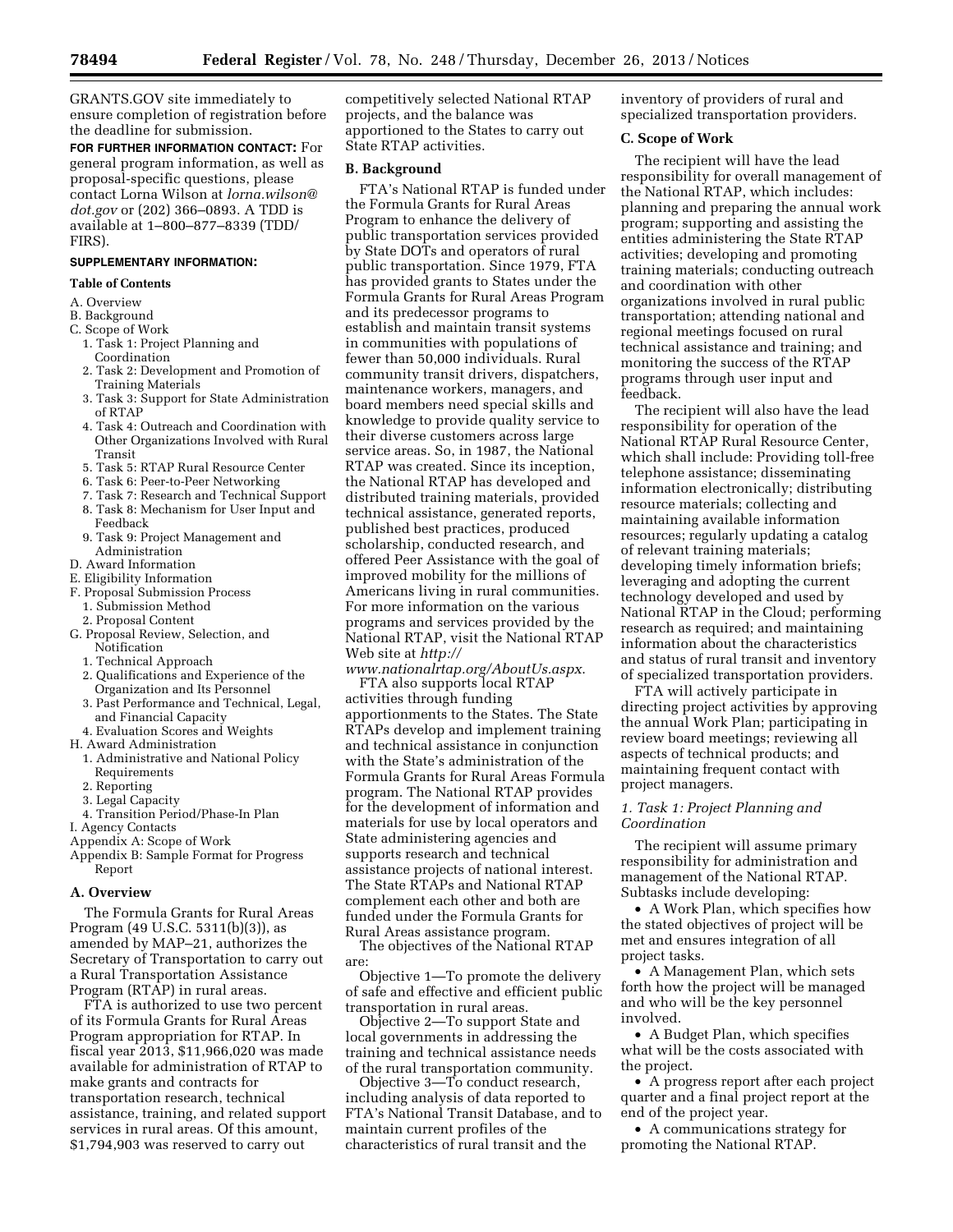# *2. Task 2: Development and Promotion of Training Materials*

The recipient will develop and disseminate training materials designed for use by rural transit providers. Subtasks include:

• Developing, field testing, and disseminating to the State RTAPs training packages or courses designed for use by rural transit providers. Selection of topics shall be guided by and consistent with the identified training needs of rural transit providers and the State RTAP activities. Prior to beginning developmental work on any training package, the recipient shall submit to FTA for approval a plan for the development of the package. The plan shall include an overview for each of the component parts to be produced as part of the training package, a time line for development and final production, and a budget. This task may include development of courses for delivery by the National Transit Institute (NTI) or other organizations (e.g., the Tribal Technical Assistance Program (TTAP)).

Identifying and reviewing training materials developed outside of the National RTAP, especially by States under the State RTAP and by private vendors. Maintain information on new and currently available materials in a regularly updated catalogue of existing training materials, made available to state DOTs and others through appropriate means, including electronic dissemination.

### *3. Task 3: Support for State Administration of RTAP*

The recipient will establish a liaison relationship with State RTAP managers to ensure that the products developed and activities undertaken through the National RTAP are useful to and supportive of the State programs, promote information exchange at all levels, and encourage coordination of State efforts. Subtasks include:

• Providing a forum for networking with State RTAP managers while establishing communication for information dissemination (e.g., a newsletter or bulletin). The recipient will report on national and State program accomplishments and activities.

• Promoting and participating in three or four regional RTAP meetings annually, to share information about National RTAP products and other relevant FTA initiatives.

• Providing individualized technical assistance to State RTAP managers as requested by the State or by FTA.

# *4. Task 4: Outreach and Coordination with Other Organizations Involved with Rural Transit*

The recipient will coordinate with other organizations and technical assistance centers that are involved with rural public transportation and related interests, such as FTA's National Center on Mobility Management and non-FTA centers that support these activities, to avoid duplication of efforts and to draw on these organizations' networks for the promotion of National RTAP products and services. The recipient will coordinate activities with the Federal Highway Administration Local Area Technical Assistance Program (LTAP) and TTAP. Subtasks include:

• Coordinating activities with LTAP, TTAP, and other FTA-funded technical assistance centers, and participating in the National Consortium on Human Service.

• Participating in conferences, workshops, and meetings of other national and regional organizations, both to learn about their activities and to promote the National RTAP.

• Remaining informed about other national rural transportation assistance activities within and outside of FTA.

• Hosting a National Rural Technical Assistance Conference, the focus of which must be approved by FTA, during the five-year period of the cooperative agreement.

• Participating in the Transportation Research Board (TRB) biennial National Conference on Rural Public and Intercity Bus Transportation.

### *5. Task 5: RTAP Rural Resource Center*

The recipient will maintain a national clearinghouse for rural public transportation technology sharing and information dissemination, a central collection of products and services that are useful to rural transit professionals. The recipient will promote and monitor usage of the National RTAP Rural Resource Center. Subtasks include:

• Collecting and maintaining relevant information resources, training and technical assistance materials, contacts and referrals, and developing expertise about issues of concern to the rural transit community.

• Operating a telephone hotline information service that provides timely responses to questions and requests for information.

• Developing and providing electronic access to information resources maintained at the National RTAP Rural Resource Center.

• Disseminating information on new rural public transportation technical assistance and training materials and updated databases.

• Collecting and disseminating materials created by State RTAPs.

• Promoting and monitoring the effectiveness of the National RTAP Rural Resource Center's products and services through: regular reports of the Center's use statistics; promotion in publications widely read by the target audience; participation in national, regional, and State meetings; dissemination of materials about the Center; and telephone surveys of operators or other feedback mechanisms, such as postage-paid comment cards included with Center mailings.

• The recipient must have expertise to maintain and update the National RTAP's software tools and platforms and ensure that any modification or additional software applications that are developed for use by rural and tribal transit providers are compatible with the National RTAP environment.

• The recipient will provide a Web site, a National RTAP in the Cloud portal, and a number of hosted software applications that are available for rural and tribal transit providers. The Web site currently operates on Microsoft Windows Server 2008 using an Internet Information Service (IIS) 6.0 or higher. The software tools and platforms currently include: Dotnet Framework 2.0, Microsoft sqlserver 2008 R2, Ajax Control Toolkit, Itextsharp, Telerik Controls, and Ionic Zip/SharpZipLib. In addition, the following tools are used to interconnect with other applications: Podio.API, Twitterized, Free TextBox, and Facebook Api. National RTAP in the Cloud also utilizes DotNetNuke Community Edition (DNN) version 05.06.02 (144).

#### *6. Task 6: Peer-to-Peer Networking*

The recipient will develop and implement a national self-help technical assistance network that facilitates the exchange of technologies and techniques among rural transit operators on a peer-to-peer basis. Specific subtasks include:

• Identifying expert peers in areas of current interest on a continuing basis.

• Setting up technical assistance workshops for the efficient utilization of a peer-to-peer network, in coordination with regularly scheduled meetings of national, State, and regional groups.

• Matching peers with those needing assistance on a one-to-one basis.

• Encouraging and facilitating peerto-peer exchange and provide support services to promote peer assistance.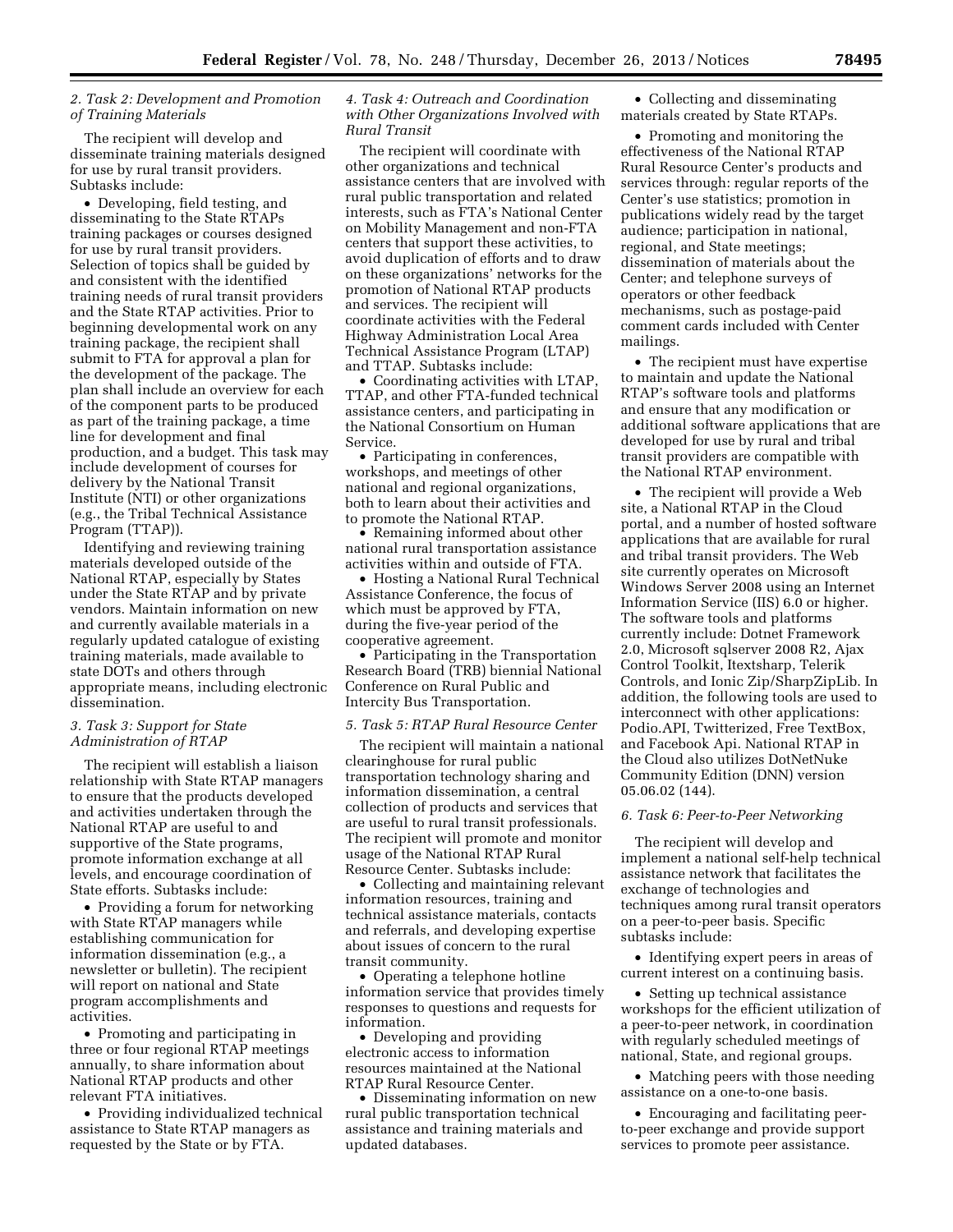# *7. Task 7: Research and Technical Support*

The recipient will provide research and technical support capacity to FTA to address issues of immediate concern to the rural transit programs. Examples of specific subtasks to be performed at the request of the FTA project manager could include, but are not limited to:

• Assisting with new MAP–21 directives for rural areas, including new safety and asset management provisions.

• Preparing issue papers or reports in response to FTA requests.

• Convening focus groups or small meetings on specific topics as necessary.

## *8. Task 8: Mechanism for User Input and Feedback*

The recipient will maintain a mechanism for user input and feedback, such as the existing National RTAP Review Board. Historically, the National RTAP Review Board has functioned as the mechanism for providing the National RTAP with guidance on priority needs in the areas of training materials development, information dissemination, and technical assistance. If project funding is insufficient to support the National RTAP Review Board, an alternative mechanism will be developed. Specific subtasks related to the National RTAP Review Board include:

• Convening no more than two official meetings of the National RTAP Review Board each year of the project. One official meeting must be held in Washington, DC The second meeting may be held at the TRB Biennial National Conference on Rural Public and Intercity Bus Transportation or another appropriate national meeting. All official National RTAP Review Board meetings shall be approved by the FTA project manager.

• The National RTAP Review Board will function to:

 $\circ$  Provide the National RTAP with guidance on priority needs in the areas of training material development, information dissemination, and technical assistance.

 $\circ$  Oversee the quality of National RTAP products and services.

 $\circ$  Promote the National RTAP to States and operators.

• The following principles have been developed to guide the National RTAP Review Board:

**The National RTAP Review Board** will be limited to 15 or fewer members, roughly half of which are representatives of transit providers and half representatives of State DOTs. In the event that a National RTAP Review Board member is no longer employed by a rural transit provider or State transit agency (including tribal rural operators), there shall be an automatic vacancy for that member's position on the National RTAP Review Board.

Æ National RTAP Review Board membership shall be of limited duration and regular rotations shall be timed so that continuity is maintained.

 $\circ$  The recipient shall conduct an appropriate orientation for new National RTAP Review Board members, including an introduction to the National RTAP's history, goals, and objectives, and current status. The orientation shall provide new members with relevant materials, including summaries of past National RTAP Review Board meetings, information on National RTAP Review Board member roles and responsibilities, and other relevant information.

# *9. Task 9: Project Management and Administration*

The recipient will meet with the FTA Project Manager within ten (10) working days after issuance of the task order to discuss the objectives of the cooperative agreement and any related projects. The recipient's principal in charge of the National RTAP will submit quarterly progress reports and financial status reports to the FTA project manager. The reports shall include the items listed in the Sample Format for Progress Reports in Appendix B and provide information relevant to the particular reporting period.

### **D. Award Information**

FTA expects to award the National RTAP as a cooperative agreement. FTA will fund the cooperative agreement over a period of 5 years, with \$1,794,903 available for the first year of activities. Funding beyond the first year will depend upon (1) future appropriations and authorizations, and (2) annual performance reviews.

#### **E. Eligibility Information**

Eligible proposers are non-profit organizations with rural and tribal transportation experience that have the capacity to provide public transportation-related technical assistance and the ability to deliver a national technical assistance and training program.

## **F. Proposal Submission Process**

#### *1. Submission Method*

Complete proposals for the National RTAP must be submitted electronically through the GRANTS.GOV Web site no later than 11:59 p.m., Eastern Time on February 10, 2014. The proposer is encouraged to begin the process of

registration on the GRANTS.GOV site well in advance of the submission deadline. Mail and fax submissions will not be accepted.

A complete proposal submission will consist of at least two files: (1) The SF– 424 Mandatory form (available from GRANTS.GOV) and (2) a narrative application document in Microsoft Word (DOC), Adobe portable document format (PDF), or a compatible file format. At GRANTS.GOV, the proposer will be able to download a copy of the application packet, complete it off-line, and then upload and submit the application via the GRANTS.GOV Web site. The narrative application should be in the format outlined below. Once completed, the narrative application must be placed in the attachments section of the SF–424 Mandatory form. The proposers must attach the narrative application file to its submission in GRANTS.GOV to successfully complete the proposal process. A proposal submission may contain additional supporting documentation as attachments.

Within 48 hours after submitting an electronic proposal, the proposer should receive two email messages from GRANTS.GOV: (1) Confirmation of successful transmission to GRANTS.GOV and (2) confirmation of successful validation by GRANTS.GOV. If confirmations of successful transmission and validation are not received and a notice of failed validation or incomplete materials is received, the proposer must address the reason for the failed validation as described in the notice, and resubmit before the submission deadline. If making a resubmission for any reason, the proposer must include all original attachments, regardless of which attachments were updated.

For assistance with GRANTS.GOV, please contact *[support@grants.gov](mailto:support@grants.gov)* or 1– 800–518–4726 between 7:00 a.m. and 9:00 p.m., Eastern Time.

*Important:* FTA urges the proposer to submit its proposal at least 72 hours prior to the due date to allow time to receive the validation message and to correct any problems that may have caused a rejection notification. Submissions after the stated submission deadline will not be accepted. GRANTS.GOV scheduled maintenance and outage times are announced on the GRANTS.GOV Web site. Deadlines will not be extended due to scheduled maintenance or outages.

#### *2. Proposal Content*

The Mandatory SF424 Form must be downloaded from GRANTS.GOV and incorporated into the proposal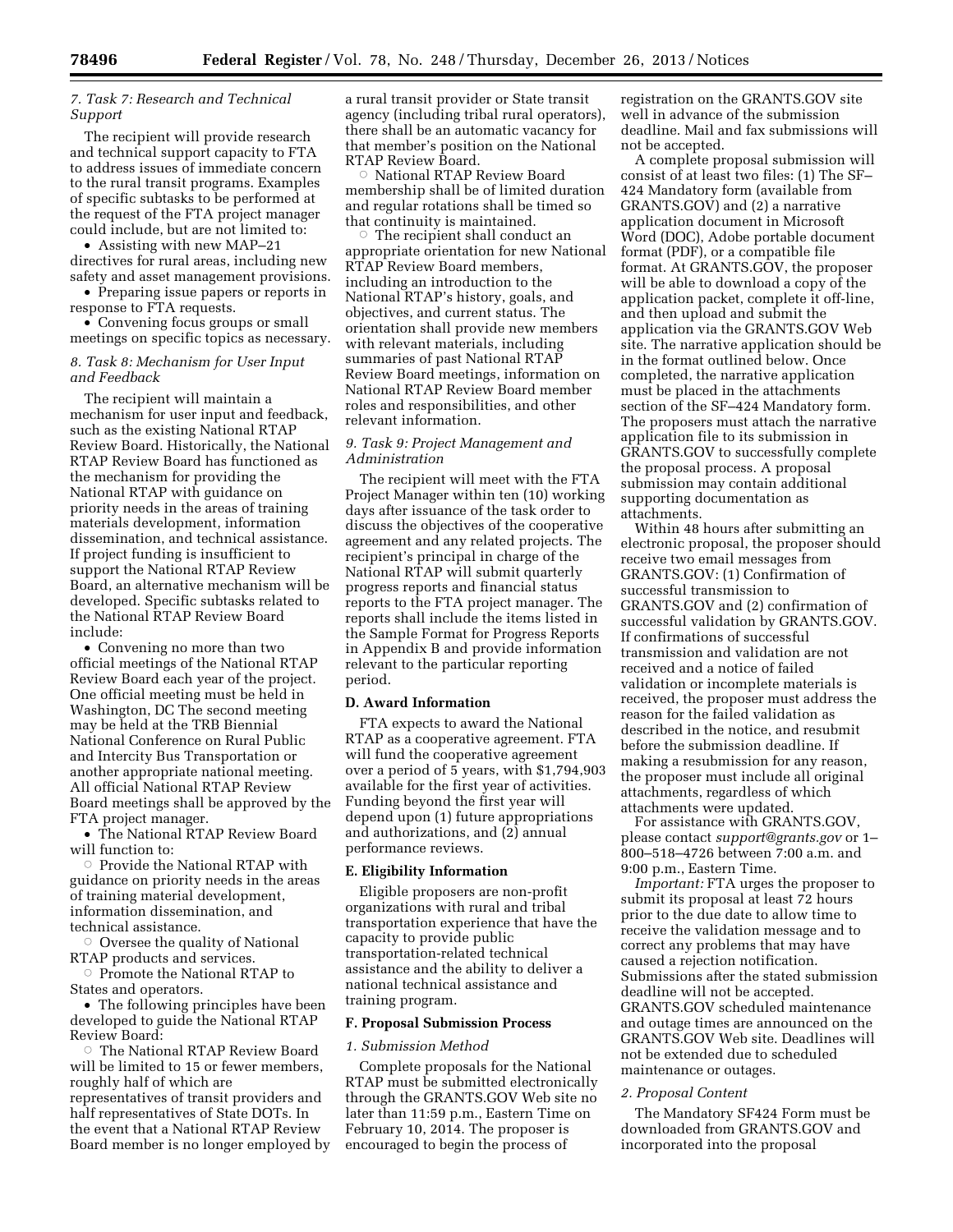submission package. Proposals shall be submitted in a Microsoft Word (DOC), Adobe portable document format (PDF), or a compatible file format, doublespaced using Times New Roman, 12 point font. The proposal must contain the following components and adhere to the specified maximum lengths:

i. Cover sheet (not to exceed 1 page): Includes entity submitting proposal, principal investigator, title, and contact information (e.g., address, phone, fax, and email). Name and contact information for the entity, key point of contact for all cooperative activities (if different from principle investigator).

ii. Abstract (not to exceed 2 pages): Includes background, purpose, methodology, intended outcomes, and plan for evaluation.

iii. Detailed budget proposal and budget narrative. Includes all elements of cost with supporting detail for estimated direct labor hours, direct and indirect rates, materials and subcontracts, and any other elements.

iv. Project narrative (not to exceed 75 pages): Includes the following information regarding the proposer's technical approach to implementing the program:

a. Staff qualifications and experience in providing technical assistance and ability to implement the other tasks outlined in the solicitation. The proposal shall also include the proposed staff members' knowledge of issues related to rural public transportation and specialized transportation services. One-page biographical sketches for staff members shall be included in the appendices section of the proposal.

b. Existing and future capacity of the organization to address the issues outlined in the proposal and ability to implement tasks I through IX in Appendix A, Scope of Work.

c. Methodology for addressing tasks I through IX in Appendix A, Scope of Work. The proposal shall also include objectives, activities, deliverables, milestones, timelines, and intended outcomes for achieving the goals of the Scope of Work for the first year.

d. Plan to work with stakeholders and build partnerships at the national, State, and local levels.

e. Description of the organization's worksite. The organization may perform services at an offsite facility and maintain a presence within the Washington, DC region.

v. Project Management Plan: Includes well defined objectives, tasks, activities, timelines, deliverables, indicators, and outcomes.

vi. Evaluation Plan: Includes evaluation process for National RTAP activities and data collection.

vii. Supplemental materials and letters of support: May be included in an appendices section that is beyond the 75-page limit.

In addition to the full proposal, entities have the option to submit supplemental material, such as brochures, publications, products, etc. These materials shall be delivered to Lorna Wilson, Federal Transit Administration, 1200 New Jersey Avenue SE, Room E43–465, Washington, DC 20590.

# **G. Proposal Review, Selection, and Notification**

Proposals will be evaluated by an interagency review team based on each applicant's ability to address the National RTAP Scope of Work (see Appendix A) and response to the following criteria: (1) Technical approach; (2) qualifications and experience of the organization and its personnel; (3) past performance reviews (if applicable); (4) completed proposal package. The criteria are explained below:

# *1. Technical Approach*

The overall technical approach to the requirements of the Scope of Work will be evaluated. The proposer should also address how the organization manages strategic and operational risk, including quality assurance and internal controls. The proposer should demonstrate understanding of the objectives of the National RTAP and how those objectives will be met by its proposal. The proposal should respond to the specific requirements of the Scope of Work and clearly explain how those requirements will be accomplished.

### *2. Qualifications and Experience of the Organization and Its Personnel*

The proposer nonprofit organization must demonstrate that it has a broadbased constituency and a purpose relevant to rural public transportation interests. The individual qualifications and work experience of proposed project personnel will be carefully examined. The organization must demonstrate that it has the management capabilities to oversee the project. The organization must show that it will be able to assign employees with a variety of skills and knowledge, including familiarity with rural operational issues facing both public and private transportation operators; experience in dealing with innovative solutions to rural transportation needs; knowledge of current Federal policy initiatives; demonstrated ability to develop and implement a broad program of rural technical assistance; knowledge of

information dissemination techniques and training and technical assistance methodology; and organizational skills to coordinate the diverse individuals and organizations involved in such a program.

### *3. Past Performance and Technical, Legal, and Financial Capacity*

The proposal should indicate a strong capability for managing an active and varied rural technical assistance program. Experience in working with rural transportation professionals from local, city, county, State, and Federal governments, public and private operators, and volunteer organizations is an important requirement. The organization should also demonstrate coalition building and organizational development skills. In addition, the proposal should indicate experience in managing and monitoring subrecipients and contractors, if any are included in the proposal. The recipient selected must be an eligible recipient for a cooperative agreement with FTA and able to sign the required certifications and assurances and cooperative agreement. An effective proposer in this regard will have the following characteristics:

• Non-profit organization with an entrepreneurial approach to risk based performance.

• Ability to inspire creative and innovative approaches to technical assistance for current and future trends.

• Demonstrated track record for

managing large scale projects. • Exhibition of strong analytical skills.

#### *4. Evaluation Scores and Weights*

The weights (points) associated with each Evaluation Factors are as follows:

**Note:** All sub-components of each evaluation criteria and responses to the Scope of Work will be evaluated.

| <b>Evaluation Factors</b>                                                                                                                                           | Points |
|---------------------------------------------------------------------------------------------------------------------------------------------------------------------|--------|
| V.1. Technical Approach<br>V.2. Qualifications and Experi-<br>ence of the Organization and<br>Personnel<br>V.3. Past Performance and<br>Technical, Legal, Financial | 45     |
|                                                                                                                                                                     | 35     |
| Capacity                                                                                                                                                            | 20     |
| Total                                                                                                                                                               |        |

FTA may elect to meet with the most qualified proposers in person. Such a meeting will be held at the U.S. Department of Transportation headquarters in Washington, DC The proposers will be notified of a date and time during which they will be asked to present their proposal to the FTA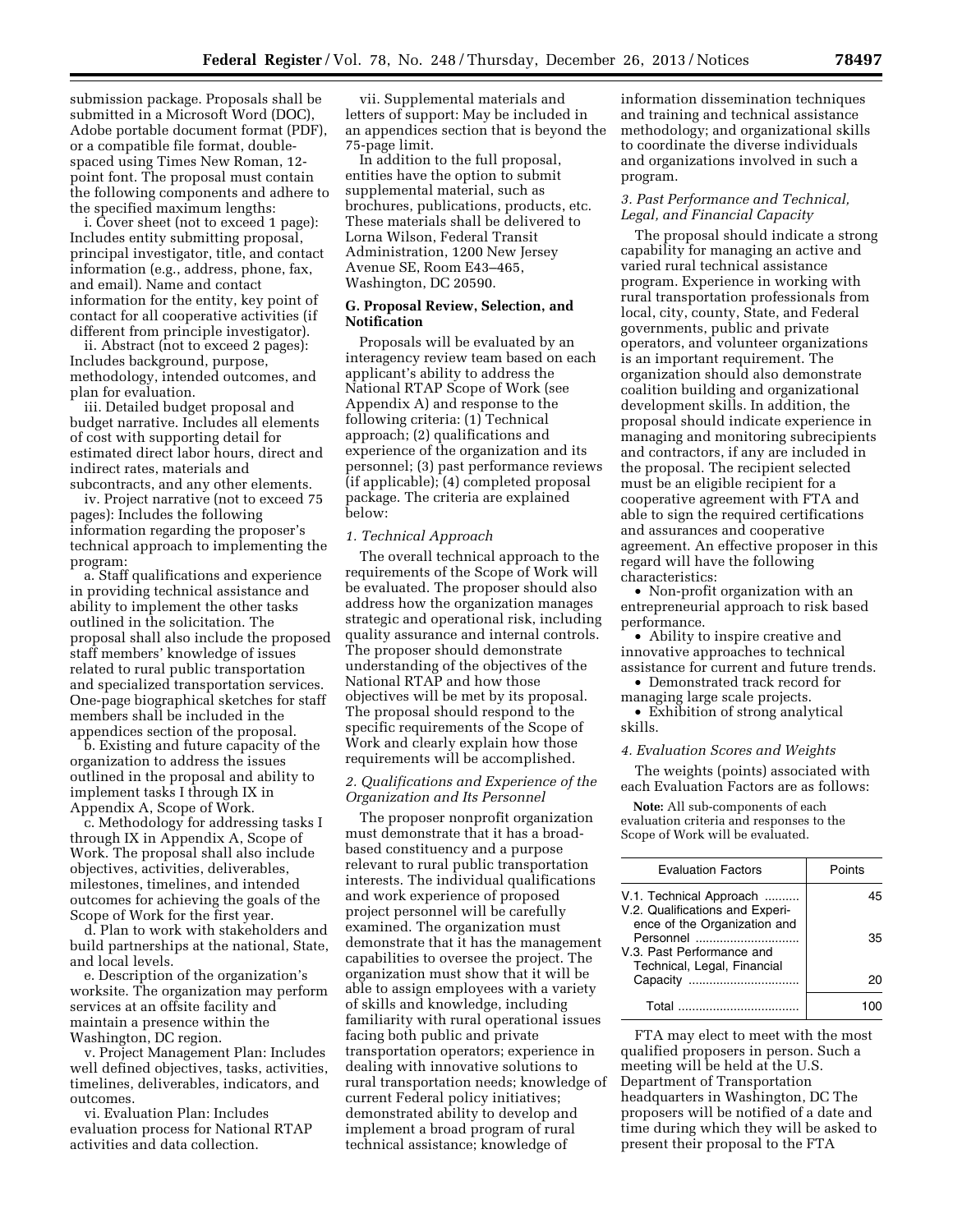review panel. If an entity proposes to perform an individual task or tasks less than the full project, the proposal will be evaluated accordingly on its merits. If selected, the proposer may be asked to form a consortium with the applicant chosen to manage the larger project.

Final award decisions will be made by the Administrator of the Federal Transit Administration. In making these decisions, the Administrator will take into consideration: recommendations of the review panel; reviews for programmatic and grants management compliance; the reasonableness of the estimated cost to the government considering the available funding and anticipated results; and the likelihood that the proposed project will result in the benefits expected.

Proposers may propose to provide some or all of the services listed in the tasks described in the Appendix A, Scope of Work. FTA reserves the right to award one or more cooperative agreements.

## **H. Award Administration**

FTA will notify the successful organization in writing and FTA may announce the selection on its Web site, *[www.fta.dot.gov](http://www.fta.dot.gov)*, and in the **Federal Register**. Following notification, the successful entity (or entities) will be required to submit its application through FTA's Electronic Grants Management system. FTA may require the successful proposer to modify its Statement of Work to address FTA priorities. FTA will award and manage a cooperative agreement through the Electronic Grants Management System. There is no cost sharing or pre-award authority for this project.

## *1. Administrative and National Policy Requirements*

i. Electronic Application. The successful proposer will apply for a cooperative agreement through FTA's Electronic Grants Management System. A discretionary project number will be assigned for tracking purposes and must be used in the Electronic Grants Management System. The successful proposer will work with the FTA program manager to finalize the grant application in FTA's Electronic Grants Management System. Assistance regarding these requirements is available from FTA.

ii. Congressional Notification. Discretionary grants and research earmarks greater than \$500,000 will go through the congressional notification and release process.

iii. Standard Assurances. The proposer assures that it will comply

with all applicable Federal statutes, regulations, executive orders, FTA circulars, and other Federal administrative requirements in carrying out any project supported by the FTA grant. The proposer will adhere to the grant requirements of 49 U.S.C. 5311, including those of FTA Circular 9040.1F, Formula Grants for Rural Areas. The proposer acknowledges that it will be under a continuing obligation to comply with the terms and conditions of the cooperative agreement issued for its project with FTA. The proposer understands that Federal laws, regulations, policies, and administrative practices might be modified from time to time and that modifications may affect the implementation of the project. The proposer agrees that the most recent Federal requirements will apply to the project, unless FTA issues a written determination otherwise. The proposer must submit the Certifications and Assurances before receiving a cooperative agreement if it does not have current certifications on file.

#### *2. Reporting*

Post-award reporting requirements include submission of Federal Financial Reports and Milestone Reports in FTA's Electronic Grants Management System on a monthly or quarterly basis, as determined by the FTA project manager, for all projects. Documentation is required for payment. Please see Appendix B for the reporting format.

The Federal Financial Accountability and Transparency Act (FFATA) requires data entry at the FFATA Subaward Reporting System, *[http://](http://www.FSRS.gov) [www.FSRS.gov,](http://www.FSRS.gov)* for all sub-awards and sub-contracts issued for \$25,000 or more, as well as for executive compensation for recipient and subrecipient organizations.

#### *3. Legal Capacity*

Proposers must indicate that there are no legal issues which would impact their eligibility and authority to apply for and accept FTA funds.

#### *4. Transition Period/Phase-In Plan*

As part of its proposal, the successful proposer will have provided the FTA with a Phase-In Plan. After award of the follow-on cooperative agreement has been announced, the FTA project manager will schedule a meeting with the successful proposer to receive a briefing on the Phase-In Plan's details, schedules, and procedures.

#### **I. Agency Contacts**

For general program information, as well as proposal-specific questions,

please contact Lorna Wilson at *[lorna.wilson@dot.gov](mailto:lorna.wilson@dot.gov)* or (202) 366–0893. A TDD is available at 1–800–877–8339 (TDD/FIRS).

Issued in Washington, DC, this 19th day of December, 2013.

#### **Peter Rogoff,**

*Administrator.* 

# **Appendix A—National Rural Transportation Assistance Program (RTAP) Scope of Work**

## *Scope Statement*

The recipient will provide technical assistance that will be useful to beneficiaries of the FTA National RTAP under this Scope of Work.

### *Deliverables*

i. The recipient will have the lead responsibility for overall management of the National RTAP, which includes: Planning and preparing the annual work program; supporting and assisting the entities administering the State RTAP activities; developing and promoting training materials; conducting outreach and coordination with other organizations involved in rural public transportation; convening national and regional meetings on rural topics; and monitoring the success of the RTAP programs through user input and feedback.

ii. The recipient will also have the lead responsibility for operation of the RTAP Rural Resource Center, which shall include: Providing toll-free telephone assistance; disseminating information electronically; distributing resource materials; collecting and maintaining available information resources; regularly updating a catalog of relevant training materials; developing timely information briefs; leveraging and adopting the current technology developed and used by National RTAP in the Cloud; performing research as required; and maintaining information about the characteristics and status of rural transit and inventory of specialized transportation.

iii. FTA will actively participate in the project activities by attending National RTAP Review Board meetings, commenting on all aspects of technical reports, products, and web services, and maintaining frequent contact with the recipient's project manager. FTA will participate in any redirection of activities as needed.

#### *Exclusions*

None.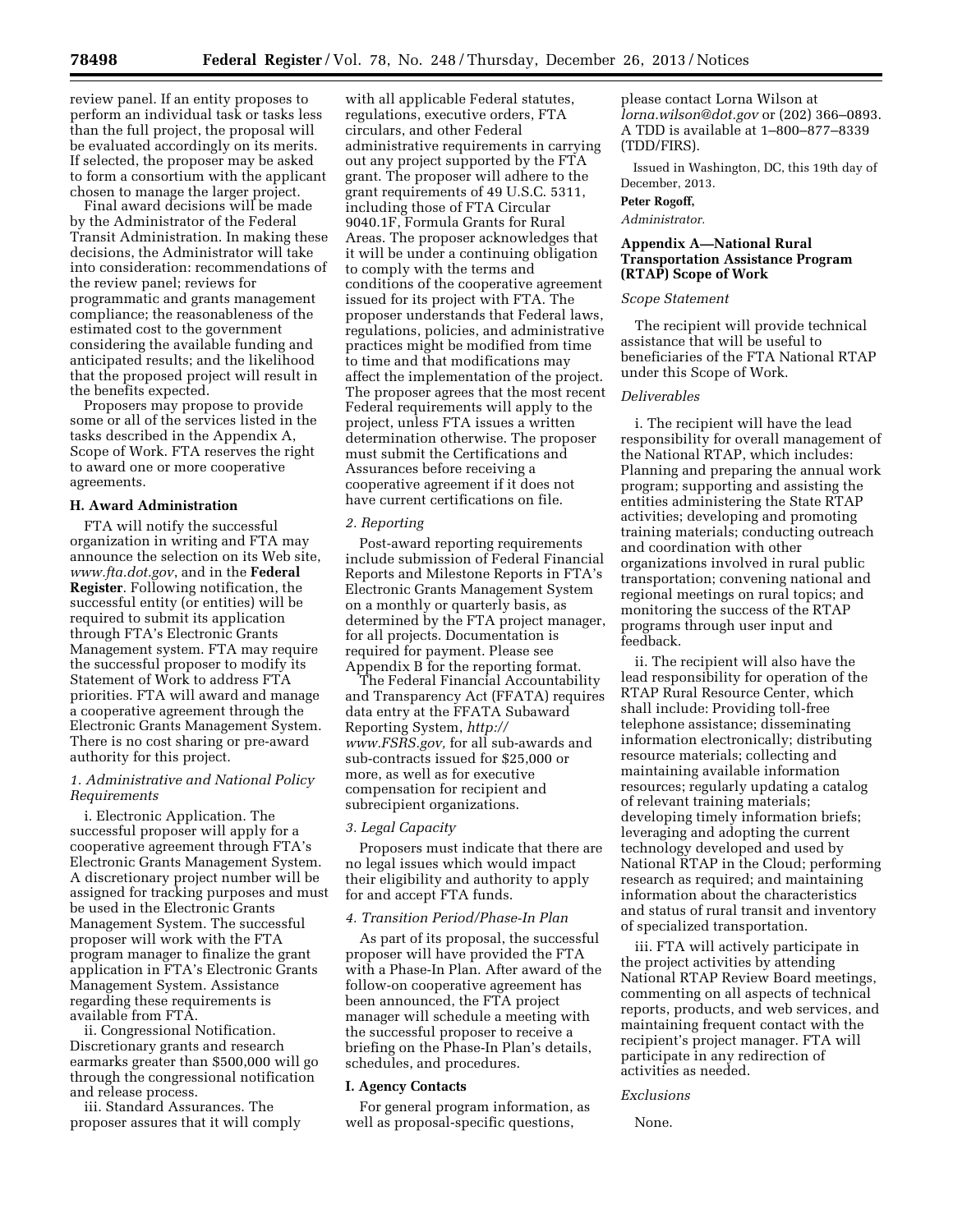# MILESTONES Description **Task I**  Project Planning and Coordination ................................................... The recipient will assume primary responsibility for administration and management of the National RTAP. Subtasks: a. ........................................................................................................ A Work Plan, which specifies how the stated objectives of the project will be met and ensures integration of all project tasks. b. ........................................................................................................ A Management Plan, which sets forth how the project will be managed and who will be the key personnel involved. c. ........................................................................................................ A Budget Plan, which specifies what will be the costs associated with the project. d. ........................................................................................................ A progress report after each project quarter and a final project report at the end of the project year. f. ......................................................................................................... A communications Strategy for the promotion of the National RTAP. **Task II**  Development and Promotion of Training Materials .......................... The recipient will develop and disseminate training materials designed for use by rural transit providers. Subtasks: a. ........................................................................................................ Develop, field test, and disseminate to the State RTAPs training packages or courses designed for use by rural transit providers. Selection of topics shall be guided by and consistent with the identified training needs of rural transit providers and the State RTAP activities. Prior to beginning developmental work on any training package, the recipient shall submit to FTA for its approval a plan for the development of the package. The plan shall include an overview for each of the component parts to be produced as part of the training package, a time line for development and final production, and a budget. This task may include development of courses for delivery by the National Transit Institute (NTI) or other organizations (e.g., the Tribal Technical Assistance Program (TTAP)). b. ........................................................................................................ Identify and review training materials that are being developed outside of the National RTAP, especially by States under the RTAP State program and by private vendors. Maintain information on new and currently available materials in a regularly updated catalogue of existing training materials, made available to state DOTs and others through appropriate means, including electronic dissemination. **Task III**  Support for State Administration of RTAP ........................................ The recipient will establish a liaison relationship with the State RTAP managers to ensure that the products developed and activities undertaken through the National RTAP are useful to and supportive of the State programs, promote information exchange at all levels, and encourage coordination of state efforts. Subtasks: a. ........................................................................................................ Provide a forum for networking with State RTAP managers while establishing communication for information dissemination (e.g., newsletter or bulletin). The recipient will report on national and State program accomplishments and activities. b. ........................................................................................................ Promote and participate in three or four RTAP regional meetings annually, to share information about National RTAP products and other relevant FTA initiatives. d. ........................................................................................................ Provide individualized technical assistance to State RTAP managers as requested by the state or by FTA. **Task IV**  Outreach and Coordination with other Organizations Involved with Rural Transit. The recipient will coordinate with other organizations and technical assistance centers that are involved with rural public transportation and related interests, such as FTA's National Center on Mobility Management and non-FTA centers that support these activities, to avoid duplication of efforts and to draw on these organizations' networks to promote National RTAP products and services. Subtasks: a. ........................................................................................................ Coordinate activities with the FHWA Local Area Technical Assistance Program (LTAP) and Tribal Technical Assistance Program (TTAP). Participate in conferences, workshops, and meetings of other national and regional organizations both to learn about their activities and to promote FTA's National RTAP.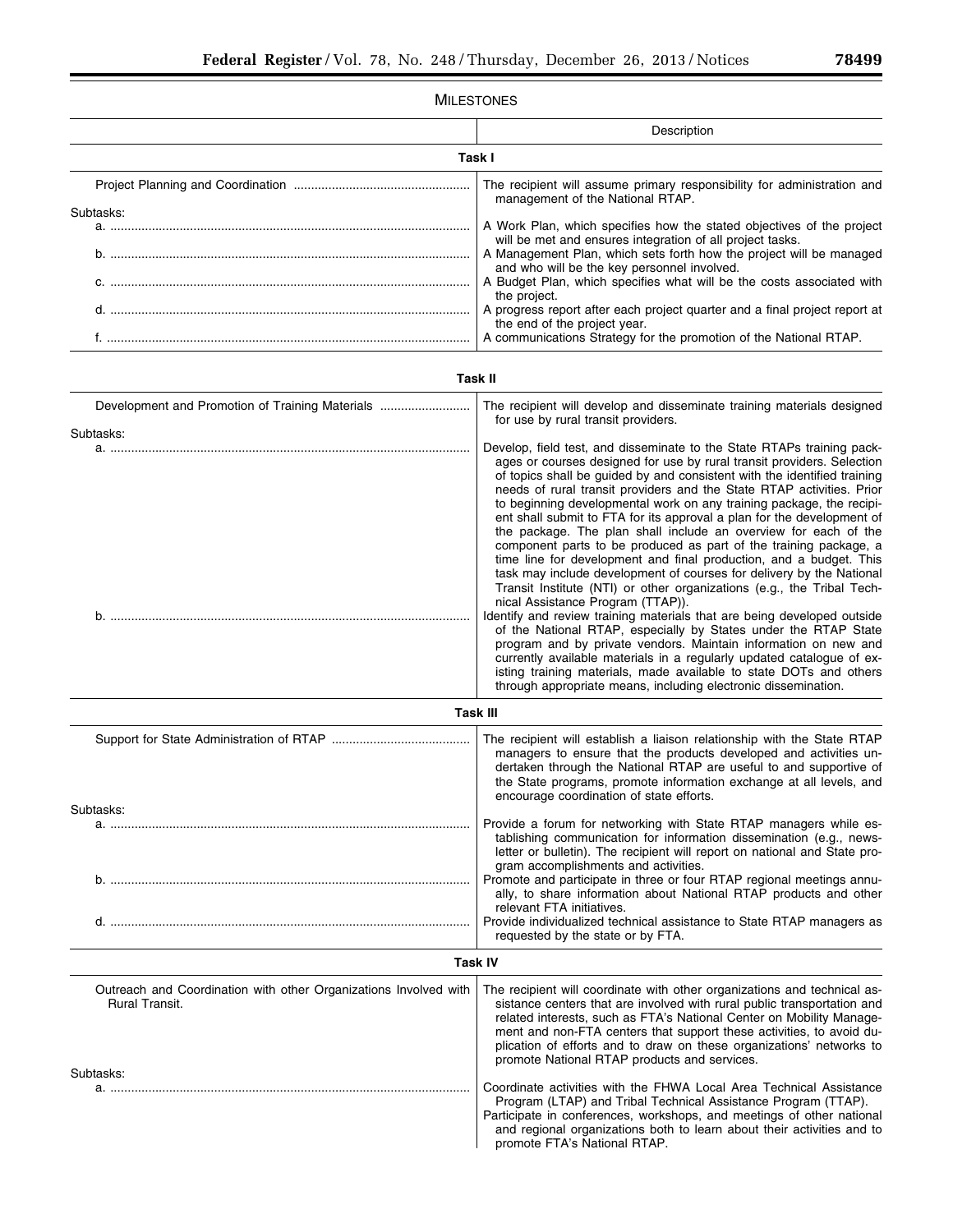$\equiv$ 

 $\equiv$ 

# MILESTONES—Continued

|             | Description                                                                                                                                                                                                                                                                                                                                                                                                                                                                                                                                                                                                                                                                                                                                                              |  |  |  |  |  |  |  |
|-------------|--------------------------------------------------------------------------------------------------------------------------------------------------------------------------------------------------------------------------------------------------------------------------------------------------------------------------------------------------------------------------------------------------------------------------------------------------------------------------------------------------------------------------------------------------------------------------------------------------------------------------------------------------------------------------------------------------------------------------------------------------------------------------|--|--|--|--|--|--|--|
|             | Remain informed about other national rural transportation assistance<br>activities within and outside of FTA.<br>Host a National Rural Technical Assistance Conference, the focus of                                                                                                                                                                                                                                                                                                                                                                                                                                                                                                                                                                                     |  |  |  |  |  |  |  |
|             | which shall be approved by FTA's program manager, during the five-<br>year period of the cooperative agreement.<br>Participate in the Transportation Research Board (TRB) biennial Na-<br>tional Conference on Rural Public and Intercity Bus Transportation.                                                                                                                                                                                                                                                                                                                                                                                                                                                                                                            |  |  |  |  |  |  |  |
|             | Coordinate with other FTA-funded technical assistance centers, and<br>participating in the National Consortium on Human Service.<br>Consult with the FTA project manager as to the appropriate form of<br>support for each of these activities.                                                                                                                                                                                                                                                                                                                                                                                                                                                                                                                          |  |  |  |  |  |  |  |
| Task V      |                                                                                                                                                                                                                                                                                                                                                                                                                                                                                                                                                                                                                                                                                                                                                                          |  |  |  |  |  |  |  |
|             | Maintain a national clearinghouse for rural public transportation tech-<br>nology sharing and information dissemination, a central collection of<br>products and services that are useful to rural transit professionals.<br>The recipient will promote and monitor usage of the National RTAP<br>Rural Resource Center.                                                                                                                                                                                                                                                                                                                                                                                                                                                 |  |  |  |  |  |  |  |
| Subtasks I: |                                                                                                                                                                                                                                                                                                                                                                                                                                                                                                                                                                                                                                                                                                                                                                          |  |  |  |  |  |  |  |
|             | Collect and maintain relevant information resources, training and tech-<br>nical assistance materials, and contacts and referrals, and devel-<br>oping expertise about issues of concern to the rural transit commu-<br>nity.                                                                                                                                                                                                                                                                                                                                                                                                                                                                                                                                            |  |  |  |  |  |  |  |
|             | Operate a telephone hotline information service that provides timely re-<br>sponses to questions and requests for information.<br>Develop and provide electronic access to information resources main-                                                                                                                                                                                                                                                                                                                                                                                                                                                                                                                                                                   |  |  |  |  |  |  |  |
|             | tained at the National RTAP Rural Resource Center.<br>Disseminate information on new rural public transportation technical<br>assistance and training materials and updated databases.                                                                                                                                                                                                                                                                                                                                                                                                                                                                                                                                                                                   |  |  |  |  |  |  |  |
|             | Collect and disseminate materials created by the State RTAPs.<br>Promote and monitor the effectiveness of the National RTAP Rural Re-<br>source Center's products and services through: Regular reports of<br>Center use statistics; promotion in publications widely read by the<br>target audience; participation in national, regional and State meet-<br>ings; dissemination of materials about the Center; telephone surveys<br>of operators or other feedback mechanisms, such as postage-paid<br>comment cards included with Center mailings.                                                                                                                                                                                                                     |  |  |  |  |  |  |  |
|             | The successful vendor must have expertise in order to maintain and<br>update the software tools and platforms, and ensure that any current<br>modification or additional software applications that are developed<br>for use by rural and tribal transit providers are compatible with the<br>following environment.                                                                                                                                                                                                                                                                                                                                                                                                                                                     |  |  |  |  |  |  |  |
|             | The recipient will provide a Web site, a National RTAP in the Cloud<br>portal, and a number of hosted software applications that are avail-<br>able for rural and tribal transit providers. The Web site operates on<br>Microsoft Windows Server 2008 using an Internet Information Serv-<br>ice (IIS) 6.0 or higher. The software tools and platforms include:<br>Dotnet Framework 2.0, Microsoft sqlserver 2008 R2, Ajax Control<br>Toolkit, Itextsharp, Telerik Controls and Ionic Zip/SharpZipLib. In ad-<br>dition, the following tools are used to interconnect with other applica-<br>tions: Podio.API, Twitterized, Free TextBox and Facebook Api. Na-<br>tional RTAP in the Cloud also utilizes DotNetNuke Community Edi-<br>tion (DNN) version 05.06.02 (144). |  |  |  |  |  |  |  |
|             | <b>Task VI</b>                                                                                                                                                                                                                                                                                                                                                                                                                                                                                                                                                                                                                                                                                                                                                           |  |  |  |  |  |  |  |
|             | The recipient will develop and implement a national self-help technical<br>assistance network that facilitates the exchange of technologies and<br>techniques among rural transit operators on a peer-to-peer basis.                                                                                                                                                                                                                                                                                                                                                                                                                                                                                                                                                     |  |  |  |  |  |  |  |
| Subtask(s): | Identify expert peers in areas of current interest on a continuing basis.                                                                                                                                                                                                                                                                                                                                                                                                                                                                                                                                                                                                                                                                                                |  |  |  |  |  |  |  |
|             | Set up technical assistance workshops to utilize a peer-to-peer network<br>efficiently, in coordination with regularly scheduled meetings of na-<br>tional, State, and regional groups.                                                                                                                                                                                                                                                                                                                                                                                                                                                                                                                                                                                  |  |  |  |  |  |  |  |
|             | Match peers with those needing assistance on a one-to-one basis.<br>Encourage and facilitating peer-to-peer exchange and providing sup-<br>port services to promote peer assistance.                                                                                                                                                                                                                                                                                                                                                                                                                                                                                                                                                                                     |  |  |  |  |  |  |  |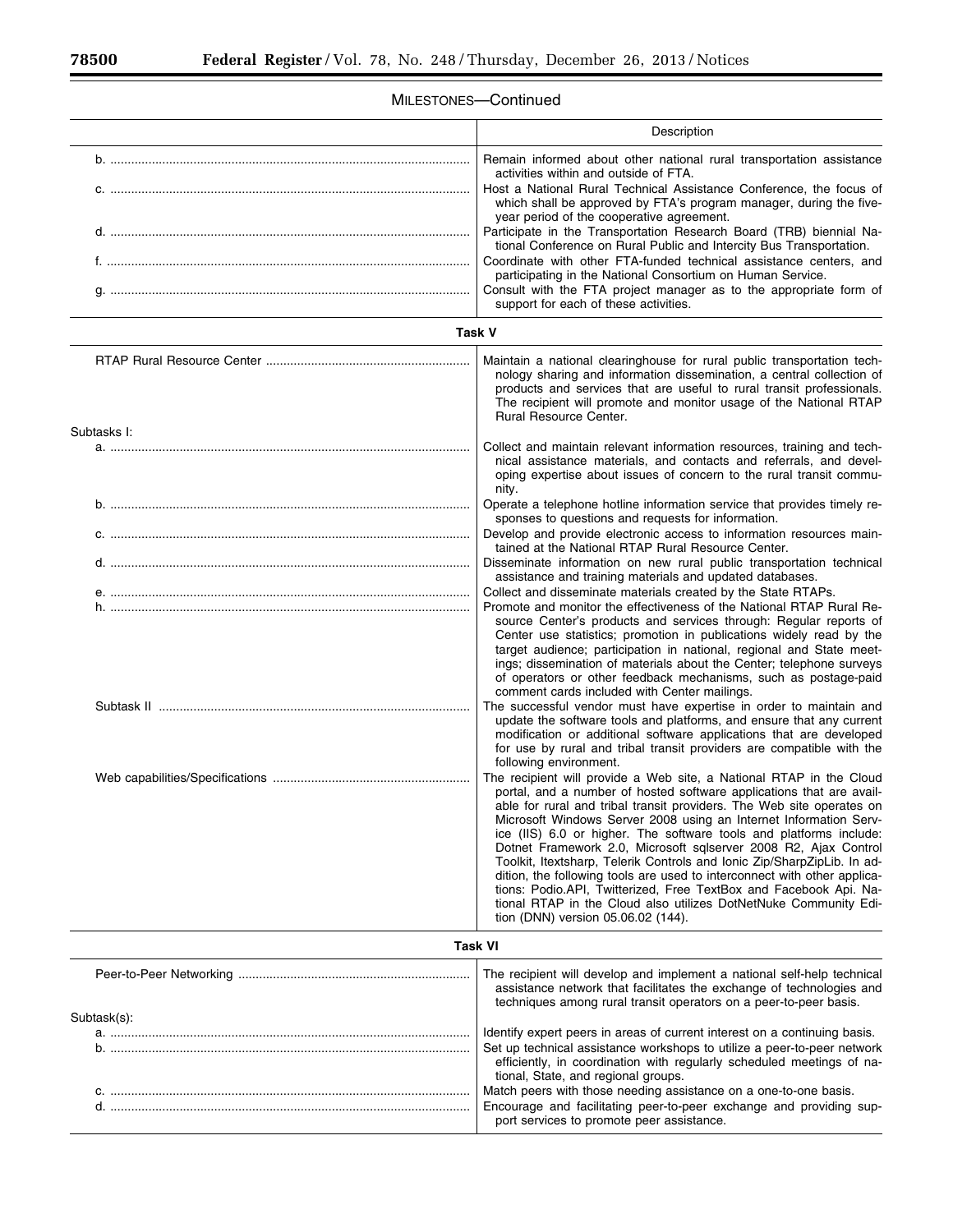۰

# MILESTONES—Continued

|                                                | Description                                                                                                                                                                                                                                                                                                                                                                                                                                                                                                                                                                                                                                                                                                                                                                                                                                                                                                                                                                                                                                                                                                                                                                                                                                                                                                                                                                                                                                                                                                                                                                                                                                                                                                                                                                                                                                                            |  |  |  |  |  |  |
|------------------------------------------------|------------------------------------------------------------------------------------------------------------------------------------------------------------------------------------------------------------------------------------------------------------------------------------------------------------------------------------------------------------------------------------------------------------------------------------------------------------------------------------------------------------------------------------------------------------------------------------------------------------------------------------------------------------------------------------------------------------------------------------------------------------------------------------------------------------------------------------------------------------------------------------------------------------------------------------------------------------------------------------------------------------------------------------------------------------------------------------------------------------------------------------------------------------------------------------------------------------------------------------------------------------------------------------------------------------------------------------------------------------------------------------------------------------------------------------------------------------------------------------------------------------------------------------------------------------------------------------------------------------------------------------------------------------------------------------------------------------------------------------------------------------------------------------------------------------------------------------------------------------------------|--|--|--|--|--|--|
| <b>Task VII</b>                                |                                                                                                                                                                                                                                                                                                                                                                                                                                                                                                                                                                                                                                                                                                                                                                                                                                                                                                                                                                                                                                                                                                                                                                                                                                                                                                                                                                                                                                                                                                                                                                                                                                                                                                                                                                                                                                                                        |  |  |  |  |  |  |
| Subtasks:                                      | The recipient will provide a research and technical support capacity to<br>FTA to address issues of immediate concern to the rural transit pro-<br>grams. Examples of specific subtasks to be performed at the request<br>of the FTA project manager could include, but are not limited to, the<br>following:<br>Assist with new MAP-21 directives for rural areas including new safety                                                                                                                                                                                                                                                                                                                                                                                                                                                                                                                                                                                                                                                                                                                                                                                                                                                                                                                                                                                                                                                                                                                                                                                                                                                                                                                                                                                                                                                                                |  |  |  |  |  |  |
|                                                | and asset management provisions<br>Prepare issue papers or reports in response to FTA requests.<br>Convene focus groups or small meetings on specific topics.                                                                                                                                                                                                                                                                                                                                                                                                                                                                                                                                                                                                                                                                                                                                                                                                                                                                                                                                                                                                                                                                                                                                                                                                                                                                                                                                                                                                                                                                                                                                                                                                                                                                                                          |  |  |  |  |  |  |
| <b>Task VIII</b>                               |                                                                                                                                                                                                                                                                                                                                                                                                                                                                                                                                                                                                                                                                                                                                                                                                                                                                                                                                                                                                                                                                                                                                                                                                                                                                                                                                                                                                                                                                                                                                                                                                                                                                                                                                                                                                                                                                        |  |  |  |  |  |  |
| Maintain Mechanism for User Input and Feedback | The recipient will maintain a mechanism for user input and feedback<br>such as the National RTAP Review Board. Historically, the National<br>RTAP Review Board has functioned as the mechanism for providing<br>the National RTAP with guidance on priority needs in the areas of<br>training materials development, information dissemination, and tech-<br>nical assistance. If project funding is insufficient to support the Na-<br>tional RTAP Review Board, an alternative mechanism should be de-<br>veloped.                                                                                                                                                                                                                                                                                                                                                                                                                                                                                                                                                                                                                                                                                                                                                                                                                                                                                                                                                                                                                                                                                                                                                                                                                                                                                                                                                   |  |  |  |  |  |  |
| Subtasks:                                      |                                                                                                                                                                                                                                                                                                                                                                                                                                                                                                                                                                                                                                                                                                                                                                                                                                                                                                                                                                                                                                                                                                                                                                                                                                                                                                                                                                                                                                                                                                                                                                                                                                                                                                                                                                                                                                                                        |  |  |  |  |  |  |
|                                                | Convene no more than two (2) official meetings of the National RTAP<br>Review Board each year of the project. One official meeting must be<br>held in Washington, D.C. The second meeting may be held at the<br>TRB Biennial National Conference on Rural Public and Intercity Bus<br>Transportation or another national meeting. All official review board<br>meetings will be approved by the FTA project manager.<br>The National RTAP Review Board, or alternative mechanism, will func-<br>tion to:<br>Provide the National RTAP with guidance on priority needs in the<br>areas of training material development, information dissemination,<br>and technical assistance.<br>Oversee the quality of the National RTAP products and services.<br>Promote the National RTAP to States and operators.<br>The following principles have been developed to guide the National<br><b>RTAP Review Board:</b><br>The National RTAP Review Board will be limited to 15 or fewer mem-<br>bers-roughly half of which from transit providers and half as State<br>DOT representatives. In the event that a Board member is no longer<br>employed by a rural transit provider or state transit agency (including<br>tribal rural operators), there shall be an automatic vacancy for that<br>individual's position on the National RTAP Review Board.<br>National RTAP Review Board membership shall be of limited duration,<br>and regular rotations shall occur so that continuity is maintained.<br>The recipient shall conduct an appropriate orientation for new Board<br>members, including an introduction to the National RTAP's history,<br>goals and objectives and current status, and provide relevant mate-<br>rials including summaries of past board meetings, information on<br>Board member roles and responsibilities, and other relevant informa-<br>tion. |  |  |  |  |  |  |
|                                                | <b>Task IX</b>                                                                                                                                                                                                                                                                                                                                                                                                                                                                                                                                                                                                                                                                                                                                                                                                                                                                                                                                                                                                                                                                                                                                                                                                                                                                                                                                                                                                                                                                                                                                                                                                                                                                                                                                                                                                                                                         |  |  |  |  |  |  |
|                                                | The recipient shall meet with the FTA Program Manager and task<br>order monitor within ten (10) working days after issuance of the task<br>order to discuss the objectives of the cooperative agreement and<br>any related projects.<br>The recipient's principal in charge of the National RTAP shall submit<br>quarterly progress reports, and financial status reports to the FTA<br>project manager. The reports shall include the items as listed in the<br>Sample Format for Progress Reports and provide information rel-<br>evant for the particular period (see appendix B).                                                                                                                                                                                                                                                                                                                                                                                                                                                                                                                                                                                                                                                                                                                                                                                                                                                                                                                                                                                                                                                                                                                                                                                                                                                                                  |  |  |  |  |  |  |

# **Appendix B—Sample Format for Progress Report**

*Objective:* 

- Objective's Total Budget<br>■ Expenditures this quarter
- $\blacksquare$  Expenditures this quarter, this<br>iective

objective

 $\textcolor{red}{\bullet}$  Total expenditures, this objective (The expenditures reported on the

*Goal:*